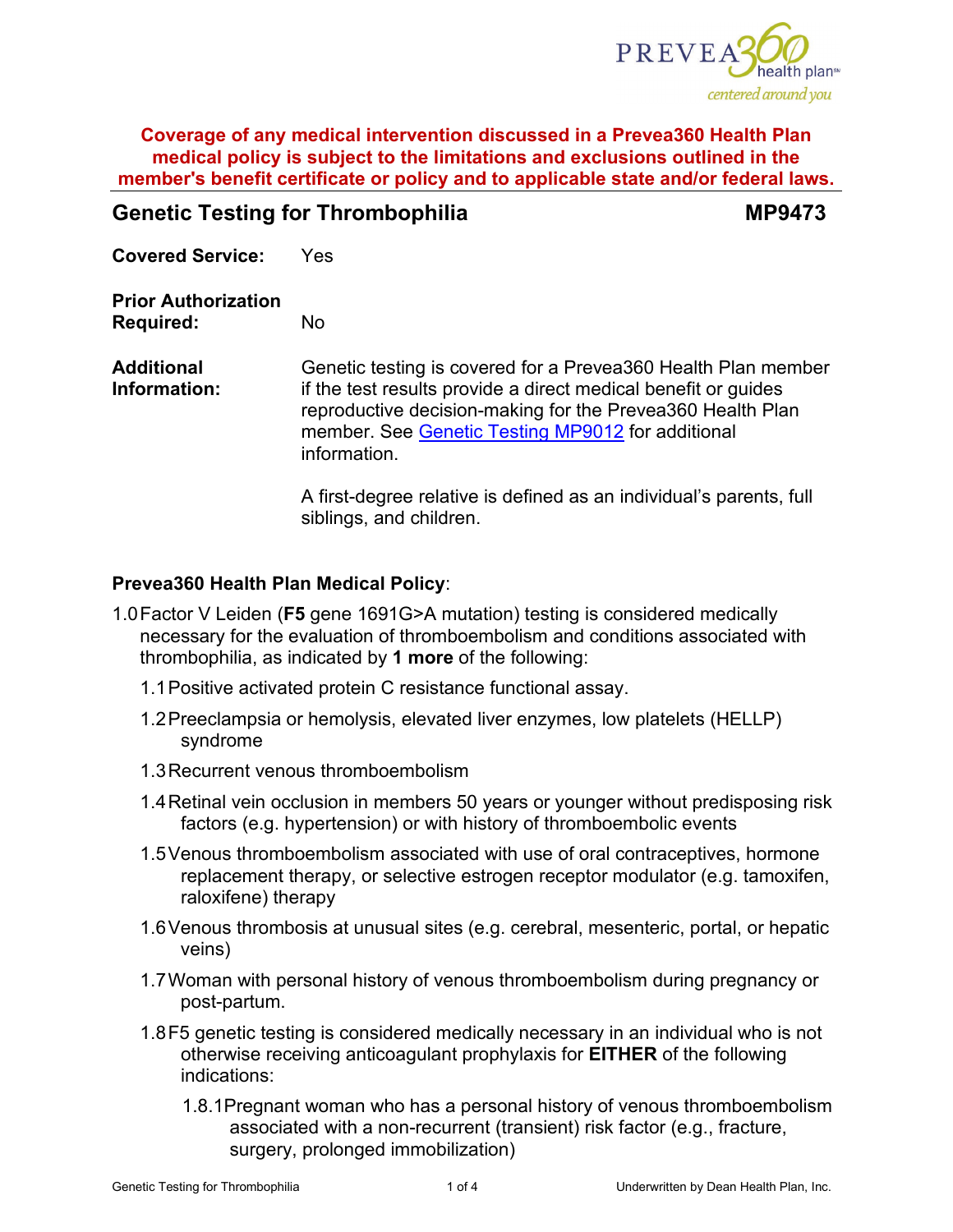

- 1.8.2Individual who has a first-degree relative with F5 thrombophilia and **ONE** of the following:
	- 1.8.2.1 Surgery is planned; **OR**
	- 1.8.2.2 Member is pregnant or planning pregnancy
- 2.0 Prothrombin (F2 G20210A mutation) gene testing is considered medically necessary for the evaluation of thromboembolism and conditions associated with thrombophilia, as indicated by **1 or more** of the following:
	- 2.1 Female with personal history of venous thromboembolism during pregnancy or post-partum
	- 2.2 Recurrent venous thromboembolism in individual younger than 20 years
	- 2.3 Stroke associated with patent foramen ovale
	- 2.4 Venous thromboembolism associated with use of oral contraceptives, hormone replacement therapy, or selective receptor modulator (e.g. tamoxifen, raloxifene) therapy
	- 2.5 Venous thrombosis at unusual sites (e.g. cerebral, mesenteric, portal, or hepatic veins).
	- 2.6 F2 genetic testing is considered medically necessary in an individual who is not otherwise receiving anticoagulant prophylaxis for **EITHER** of the following indications:
		- 2.6.1 Pregnant woman who has a personal history of venous thromboembolism associated with a non-recurrent (transient) risk factor (e.g., fracture, surgery, prolonged immobilization)
		- 2.6.2 Individual who has a first-degree relative with F5 or F2 thrombophilia and **EITHER** one of the following:
			- 2.6.2.1 First degree relative with a history of high-risk thrombophilia (e.g. antithrombin deficiency, double heterozygosity or homozygosity for FVL or prothrombin G20210A
			- 2.6.2.2 First degree relative with VTE before the age 50 years
- 3.0Factor V Leiden (F5 gene) genetic testing is considered experimental/investigational and therefore are not medically necessary for all other indications not listed in (1.0) because effectiveness has not been established.
- 4.0 Genetic testing for coagulation Factor V Leiden (F5 gene) or prothrombin F2 gene mutation is not covered for adverse pregnancy outcomes such as recurrent pregnancy loss (i.e., two or more consecutive pregnancy losses, preeclampsia, intrauterine growth restriction and placental abruption).
- 5.0 MTHFR genetic testing is considered experimental/investigational and therefore is not medically necessary.

Genetic Testing for Thrombophilia **2 of 4** 2 of 4 Underwritten by Dean Health Plan, Inc. 6.0 Genetic testing for genes related to thrombophilia for all other indications not listed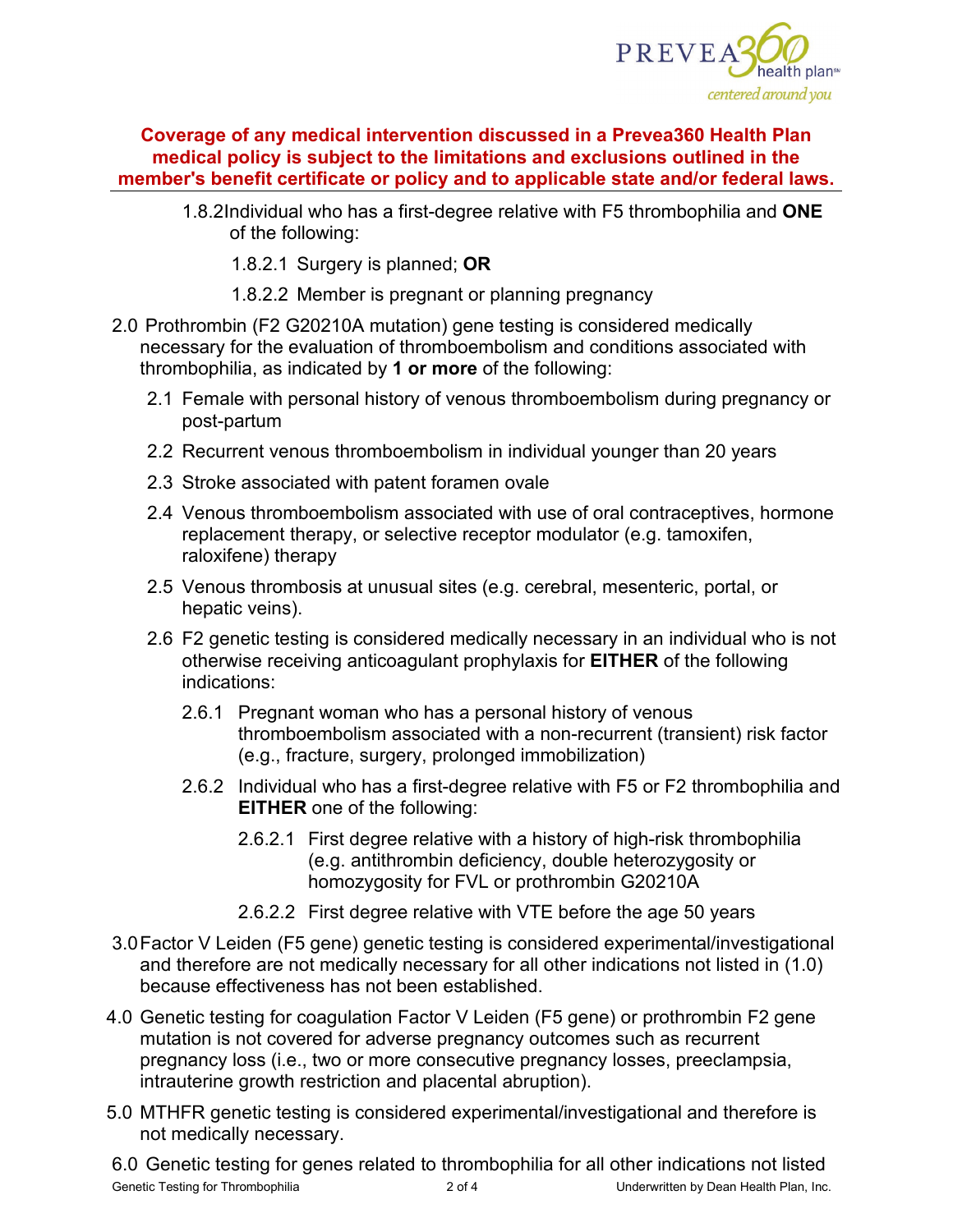

above is considered experimental and investigational and therefore is not medically necessary.

#### **CPT/HCPCS Codes Related to MP9473**

**\*** The list of codes (and their descriptors, if any) is provided for informational purposes only and may not be all inclusive or current. Listing of a code in this medical policy does not imply that the service described by the code is a covered or non-covered service. Benefit coverage for any service is determined by the member's policy of health coverage with Prevea360 Health Plan. Inclusion of a code above does not imply any right to reimbursement or guarantee claim payment. Other medical policies may also apply**. This list may not be all-inclusive.**

| <b>CPT Code</b> | <b>Description</b>                                                                                                                       |
|-----------------|------------------------------------------------------------------------------------------------------------------------------------------|
| 81240           | F2 (prothrombin, coagulation factor II) (eg, hereditary hypercoagulability)<br>gene analysis, 20210G>A variant                           |
| 81241           | F5 (coagulation factor V) (eg, hereditary hypercoagulability) gene<br>analysis, Leiden variant                                           |
| 81291           | MTHFR (5,10-methylenetetrahydrofolate reductase) (eg, hereditary<br>hypercoagulability) gene analysis, common variants (eg, 677T, 1298C) |
| 81400           | Molecular Pathology Procedure Level 1                                                                                                    |